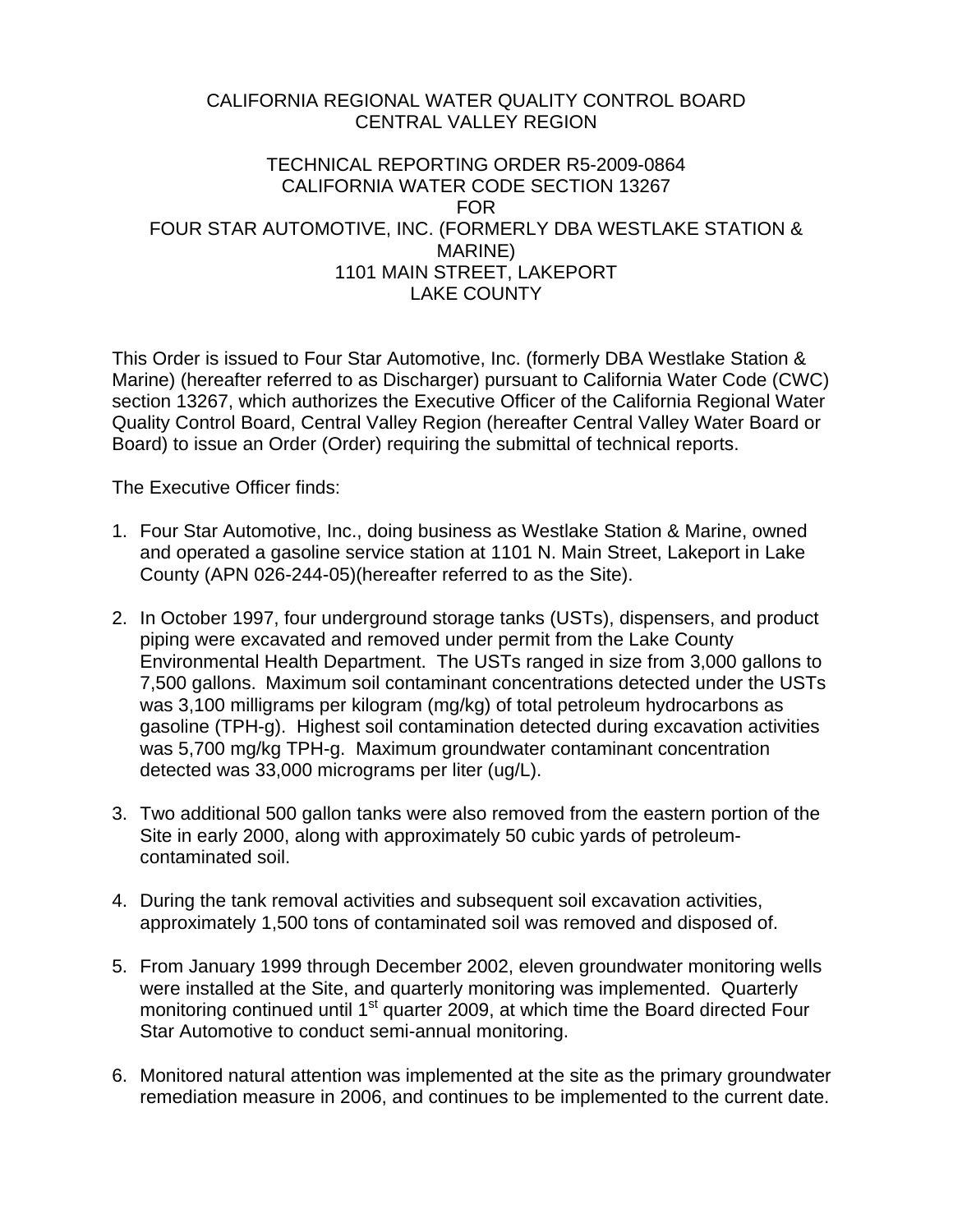TECHNICAL REPORTING ORDER NO. R5-2009-0864  $-2$ -FOUR STAR AUTOMOTIVE, INC. (FORMERLY DBA WESTLAKE STATION & MARINE) 1101 MAIN STREET, LAKEPORT, LAKE COUNTY

- 7. Latest groundwater contaminant concentrations range from N.D (<50 ug/L) to 690 ug/L (Well MW-4), and the downgradient sentinel well MW-7 remains unaffected, which suggests a stable plume.
- 8. In order for the Board to consider the Site for closure, a soil vapor and dermal exposure human health risk assessment (HHRA), evaluating the human health risk posed by the remaining residual contamination at the Site, must be submitted to the Board. **The Site may be closed if the HHRA shows that the remaining contamination poses no significant risk to human health or the environment.**
- 9. An HHRA was submitted in December 2002, but Board staff deemed the HHRA inadequate because it failed to adequately evaluate soil vapor intrusion and dermal exposure human health risk. In a Central Valley Water Board staff letter dated 22 September 2008, Board staff requested that a new HHRA work plan be submitted by **31 November 2008**. To date, the work plan has not been submitted.

## **LEGAL PROVISIONS**

10. CWC section 13267 states, in part:

(b)(1) In conducting an investigation . . ., the regional board may require that any person who has discharged, discharges, or is suspected of having discharged or, discharging, or who proposes to discharge waste within its region . . . shall furnish, under penalty of perjury, technical or monitoring program reports which the regional board requires. The burden, including costs, of these reports shall bear a reasonable relationship to the need for the report and the benefits to be obtained from the reports. In requiring those reports, the regional board shall provide the person with a written explanation with regard to the need for the reports, and shall identify the evidence that supports requiring that person to provide the reports.

The reports required herein are necessary to assure protection of waters of the state, and to protect public health and the environment. The required report will allow the Central Valley Water Board to determine whether the Site is eligible for closure. The Discharger named in this Order operated the Site at the time the release was discovered.

11. CWC section 13268 states, in part:

(a)(1) Any person failing or refusing to furnish technical or monitoring program reports as required by subdivision (b) of Section 13267 . . . or falsifying any information provided therein, is guilty of a misdemeanor and may be liable civilly in accordance with subdivision (b).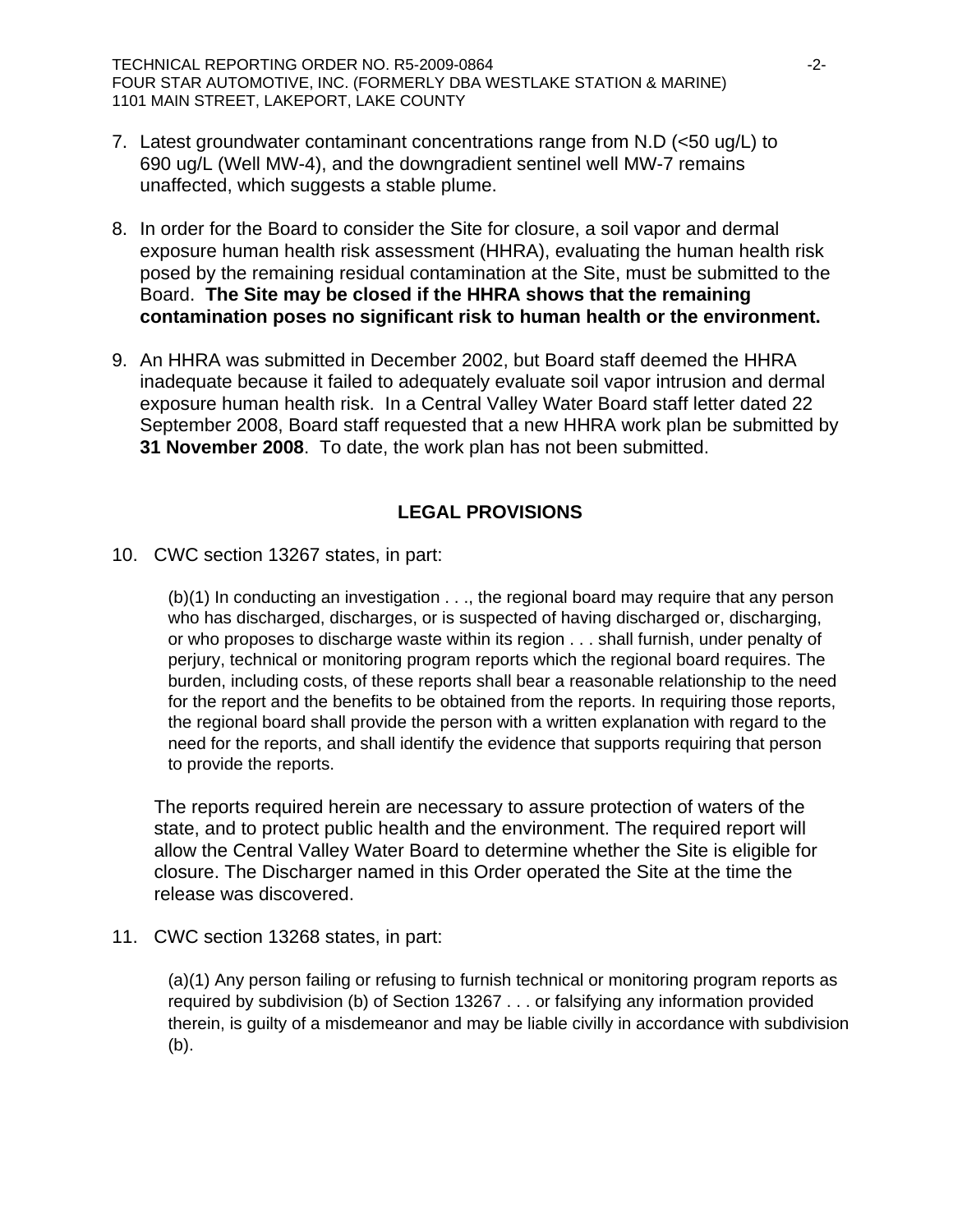(b)(1) Civil liability may be administratively imposed by a regional board in accordance with Article 2.5 (commencing with Section 13323) of Chapter 5 for a violation of subdivision (a) in an amount which shall not exceed one thousand dollars (\$1,000) for each day in which the violation occurs.

Failure to submit the required reports to the Central Valley Water Board according to the schedule detailed herein may result in enforcement action(s) being taken against you, which may include the imposition of administrative civil liability pursuant to CWC section 13268. Administrative civil liability of up to \$1,000 per violation per day may be imposed for non-compliance with the directives contained herein.

12. The California Code of Regulations, title 23, section 2720, defines a responsible party as:

... any person who owns or operates an underground storage tank used for the storage of an hazardous substance... any person who owned or operated the underground storage tank immediately before the discontinuation of its use... any owner of property where an unauthorized release of a hazardous substance from an underground storage tank has occurred, and any person who had or has control over a underground storage tank at the time of or following an unauthorized release of a hazardous substance.

A responsible party has a legal obligation to investigate and remediate contamination. Four Star Automotive, Inc. is subject to this Order because it owned the property and operated the station where an unauthorized release of a hazardous substance from a UST has occurred. Therefore, the Discharger is "person who has discharged … waste" within the meaning of CWC section 13267.

13. Compliance with Central Valley Water Board directives is mandatory in order to be eligible for reimbursement of corrective action costs from the State's Underground Storage Tank Cleanup Fund according to California Code of Regulations, title 23, section 2812.2. All work should be performed according to the *Tri-Regional Recommendations for Preliminary Investigation and Evaluation of Underground Storage Tank Sites*, and permits required by State, County, and Local agencies. All reports must be submitted to the Central Valley Water Board.

## **REQUIRED ACTIONS**

**IT IS HEREBY ORDERED** that, pursuant to CWC section 13267 the Discharger shall submit a **Human Health Risk Assessment Work Plan** by **31 December 2009**. A paper copy shall be submitted to this office, and an electronic copy shall be submitted to the State Water Resources Control Board's GeoTracker database. The workplan shall identify potential exposure pathways and propose sufficient sampling to evaluate the expected exposure of each pathway. The workplan shall also include an implementation schedule.